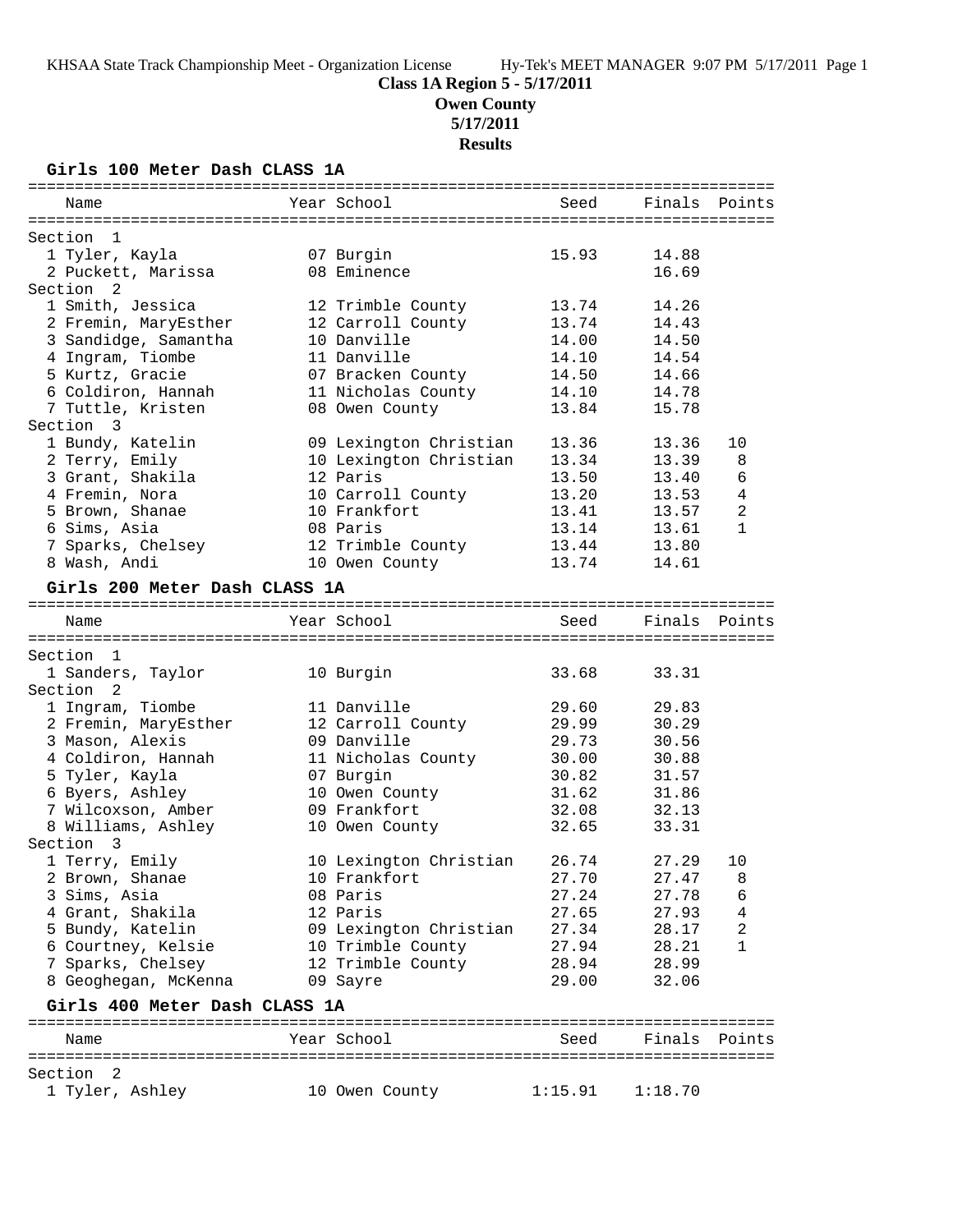**Class 1A Region 5 - 5/17/2011**

**Owen County**

**5/17/2011**

**Results**

## **....Girls 400 Meter Dash CLASS 1A**

| Section<br>3                                |                                    |                    |                    |               |                |
|---------------------------------------------|------------------------------------|--------------------|--------------------|---------------|----------------|
| 1 Terry, Emily                              | 10 Lexington Christian             | 1:01.96            | 1:03.42            | 10            |                |
| 2 Cooley, Olivia                            | 09 Trimble County                  | 1:05.19            | 1:04.27            | 8             |                |
| 3 Lelbach, Tori                             | 11 Lexington Christian             | 1:05.83            | 1:06.36            | 6             |                |
| 4 Sandidge, Samantha                        | 10 Danville                        | 1:06.10            | 1:06.70            | 4             |                |
| 5 Chappell, Morgan                          | 07 Trimble County                  | 1:07.24            | 1:08.58            | 2             |                |
| 6 McCowan, Haley                            | 09 Danville                        | 1:07.10            | 1:08.82            | $\mathbf{1}$  |                |
| 7 Myers, Nautica                            | 09 Paris                           | 1:12.64            | 1:13.08            |               |                |
| 8 Wilcoxson, Amber                          | 09 Frankfort                       | 1:12.89            | 1:18.46            |               |                |
| Girls 800 Meter Run CLASS 1A                |                                    |                    |                    |               |                |
| Name                                        | Year School                        | Seed               |                    | Finals Points |                |
|                                             |                                    |                    |                    |               |                |
| Section 1                                   |                                    |                    |                    |               |                |
| 1 Eason, Ann                                | 12 Sayre                           | 2:18.80            | 2:22.10            | 10            |                |
| 2 Snapp, Kaitlin                            | 11 Danville                        | 2:25.08            | 2:24.13            | 8<br>6        |                |
| 3 Hoop, Danielle<br>4 Couturier, Philippine | 12 Owen County                     | 2:26.04<br>2:30.01 | 2:25.55<br>2:31.48 | 4             |                |
| 5 Boone, Maddie                             | 08 Sayre<br>12 Lexington Christian | 2:28.28            | 2:31.58            | 2             |                |
| 6 Wooten, Jenna                             | 12 Lexington Christian             | 2:30.50            | 2:35.13            | $\mathbf 1$   |                |
| 7 Cooley, Jessica                           | 12 Trimble County                  | 2:37.86            | 2:43.02            |               |                |
| 8 Smith, Megan                              | 09 Danville                        | 2:40.30            | 2:44.44            |               |                |
| 9 Watkins, Shelby                           | 07 Nicholas County                 | 2:46.00            | 2:50.19            |               |                |
| 10 Chappel, Brandi                          | 12 Trimble County                  | 2:39.30            | 2:51.98            |               |                |
| 11 D'Arge, Dahlia                           | 12 Paris                           | 3:00.90            | 2:58.29            |               |                |
| 12 Jacobs, Nicole                           | 07 Owen County                     | 3:09.95            | 3:07.57            |               |                |
| 13 Perez, Marisol                           | 11 Paris                           | 3:00.47            | 3:11.34            |               |                |
| 14 Weaver, Ashley                           | 08 Bracken County                  | 2:49.62            | 3:11.72            |               |                |
| -- Hiles, Miranda                           | 10 Bracken County                  | 4:15.22            | DQ                 |               | broke too soon |
| Girls 1600 Meter Run CLASS 1A               |                                    |                    |                    |               |                |
|                                             |                                    |                    |                    |               |                |
| Name                                        | Year School                        | Seed               | Finals             | Points        |                |
|                                             |                                    |                    |                    |               |                |
| 1 Eason, Ann                                | 12 Sayre                           | 5:02.15            | 5:16.17            | 10            |                |
| 2 Snapp, Kaitlin                            | 11 Danville                        | 5:24.00            | 5:20.02            | 8             |                |
| 3 Patterson, Maddox<br>4 Hoop, Danielle     | 08 Sayre<br>12 Owen County         | 5:17.00<br>5:26.00 | 5:28.67<br>5:33.31 | 6<br>4        |                |
| 5 Smith, Megan                              | 09 Danville                        | 5:48.90            | 5:52.56            | 2             |                |
| 6 Downs, Morgan                             | 12 Lexington Christian             | 5:51.89            | 5:56.26            | 1             |                |
| 7 Gonterman, Erin                           | 09 Trimble County                  | 5:52.91            | 6:00.10            |               |                |
| 8 Wilberding, Kylie                         | 08 Trimble County                  | 6:02.64            | 6:10.02            |               |                |
| 9 Watkins, Shelby                           | 07 Nicholas County                 | 6:06.00            | 6:15.00            |               |                |
| 10 Perez, Marisol                           | 11 Paris                           | 6:48.94            | 6:54.13            |               |                |
| 11 Gover, Amber                             | 07 Owen County                     | 6:20.99            | 7:04.47            |               |                |
| 12 Weaver, Ashley                           | 08 Bracken County                  | 6:49.23            | 7:13.70            |               |                |
| 13 Sticklen, Kamryn                         | 08 Bracken County                  | 7:09.15            | 7:14.10            |               |                |
| Girls 3200 Meter Run CLASS 1A               |                                    |                    |                    |               |                |
|                                             |                                    |                    |                    |               |                |
| Name                                        | Year School                        | Seed               | Finals             | Points        |                |
| 1 Eason, Ann                                | 12 Sayre                           | 10:51.00           | 11:57.37           | 10            |                |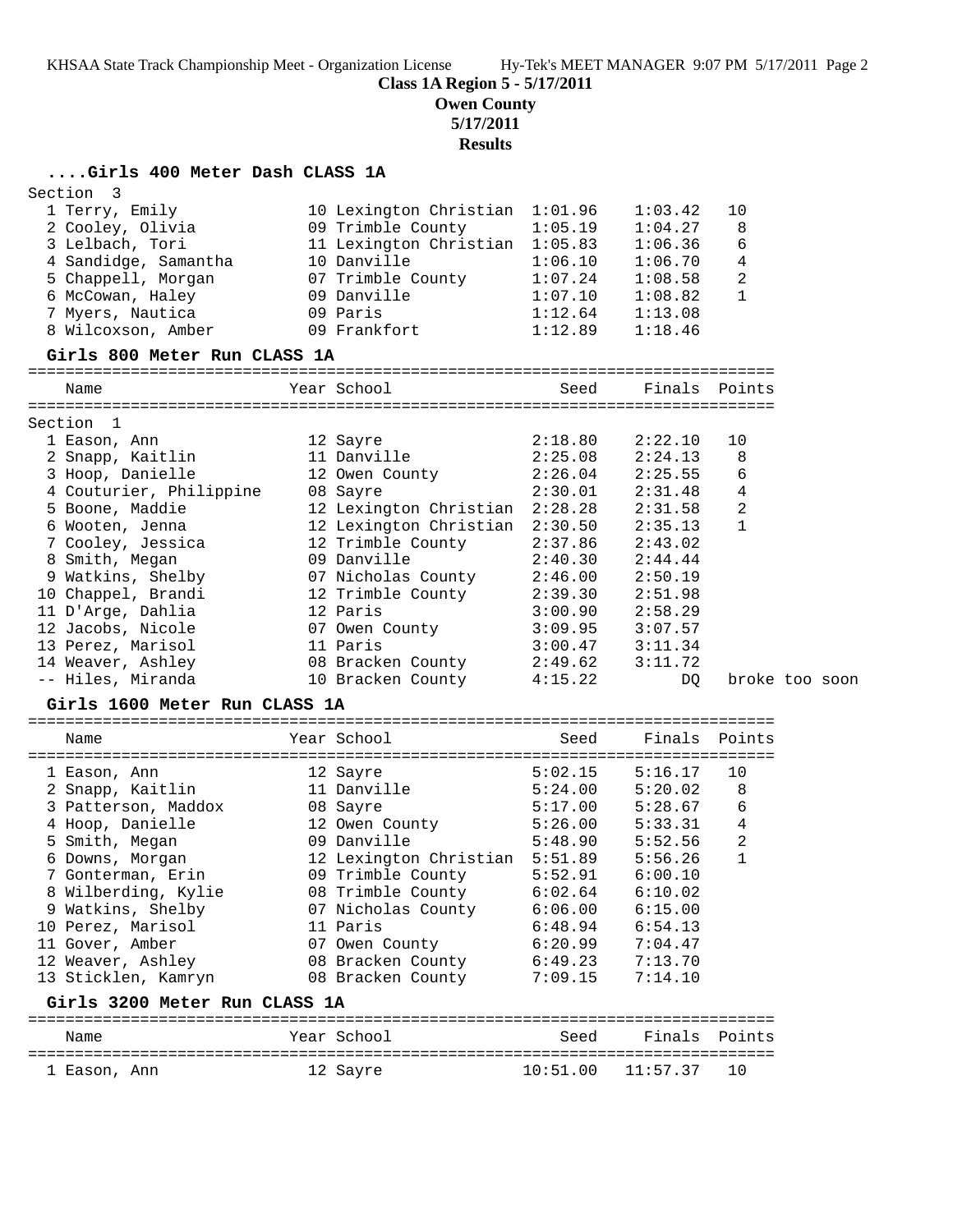**Class 1A Region 5 - 5/17/2011**

**Owen County**

**5/17/2011**

**Results**

#### **....Girls 3200 Meter Run CLASS 1A**

|                                  | 2 Patterson, Maddox |  | 08 Sayre                        | 11:26.00 | 12:12.62      | 8            |
|----------------------------------|---------------------|--|---------------------------------|----------|---------------|--------------|
|                                  | 3 Downs, Morgan     |  | 12 Lexington Christian 12:33.50 |          | 12:30.64      | 6            |
|                                  | 4 Wilberding, Kylie |  | 08 Trimble County               | 12:43.17 | 13:09.13      | 4            |
|                                  | 5 Baird, Kirsten    |  | 07 Trimble County               | 13:15.59 | 13:32.74      | 2            |
|                                  | 6 McCallum, Jessie  |  | 10 Lexington Christian 14:23.22 |          | 13:59.33      | $\mathbf{1}$ |
|                                  | 7 Holland, Emma     |  | 11 Burgin                       | 14:27.04 | 14:37.68      |              |
|                                  | 8 Lange, Brooke     |  | 09 Bracken County               | 15:13.98 | 15:47.35      |              |
| Girls 100 Meter Hurdles CLASS 1A |                     |  |                                 |          |               |              |
|                                  | Name                |  | Year School                     | Seed     | Finals Points |              |

| 1 Perros, Mary        | 10 Danville            | 19.70 | 19.41 | 2            |
|-----------------------|------------------------|-------|-------|--------------|
| 2 Marsh, Hannah       | 11 Bracken County      | 20.27 | 19.90 |              |
| 3 Drake, Ashby        | 08 Trimble County      | 19.95 | 20.14 |              |
| 4 Baldridge, Emily    | 09 Paris               | 19.54 | 20.25 |              |
| -- Workman, Kaylynn   | 12 Owen County         | 19.71 | FS    |              |
| Section 2             |                        |       |       |              |
| 1 Fremin, Nora        | 10 Carroll County      | 16.74 | 16.83 | 10           |
| 2 Farmer, Elizabeth   | 10 Lexington Christian | 19.52 | 18.79 | 8            |
| 3 Shaw, Shantiqua     | 09 Frankfort           | 18.84 | 18.85 | 6            |
| 4 Washington, Jasmine | 10 Frankfort           | 18.98 | 18.98 | 4            |
| 5 Brashear, Cali      | 12 Lexington Christian | 18.87 | 19.50 | $\mathbf{1}$ |
| 6 Dauwe, Rachel       | 10 Owen County         | 17.70 | 20.49 |              |
| -- Adams, Danyal      | 12 Trimble County      | 18.64 | DNF   |              |

#### **Girls 300 Meter Hurdles CLASS 1A**

================================================================================ Name Year School Seed Finals Points ================================================================================ 1 Barnes, Kayla 11 Trimble County 57.15 55.55 4 2 Burke, Summer 09 Burgin 56.85 56.13 2 3 Washington, Jasmine 10 Frankfort 57.04 1 4 Workman, Kaylynn 12 Owen County 56.72 57.50 5 Holloway, Lauren 10 Carroll County 57.93 58.63 6 Dauwe, Rachel 10 Owen County 57.83 58.66 7 Cohorn, Robyn 11 Nicholas County 58.10 58.72 Section 3 1 Pace, Diamond 11 Danville 49.40 48.33 10 2 Courtney, Kelsie 10 Trimble County 49.54 50.01 8 3 Shaw, Shantiqua 09 Frankfort 52.82 54.54 6 4 Brashear, Cali 12 Lexington Christian 56.20 57.62 5 Perros, Mary 10 Danville 56.70 57.92 6 Farmer, Elizabeth 10 Lexington Christian 56.72 1:00.34 **Girls 4x100 Meter Relay CLASS 1A** ================================================================================ School School Seed Finals Points ================================================================================ Section 1<br>1 Burgin

1) Hurt, Emilee 09 2) Tyler, Kayla 07

- 1 Burgin 59.64 59.76 3) Burke, Summer 09 (4) Holland, Emma 11
- 5) Sanders, Taylor 10 6) Harley, Hannah 12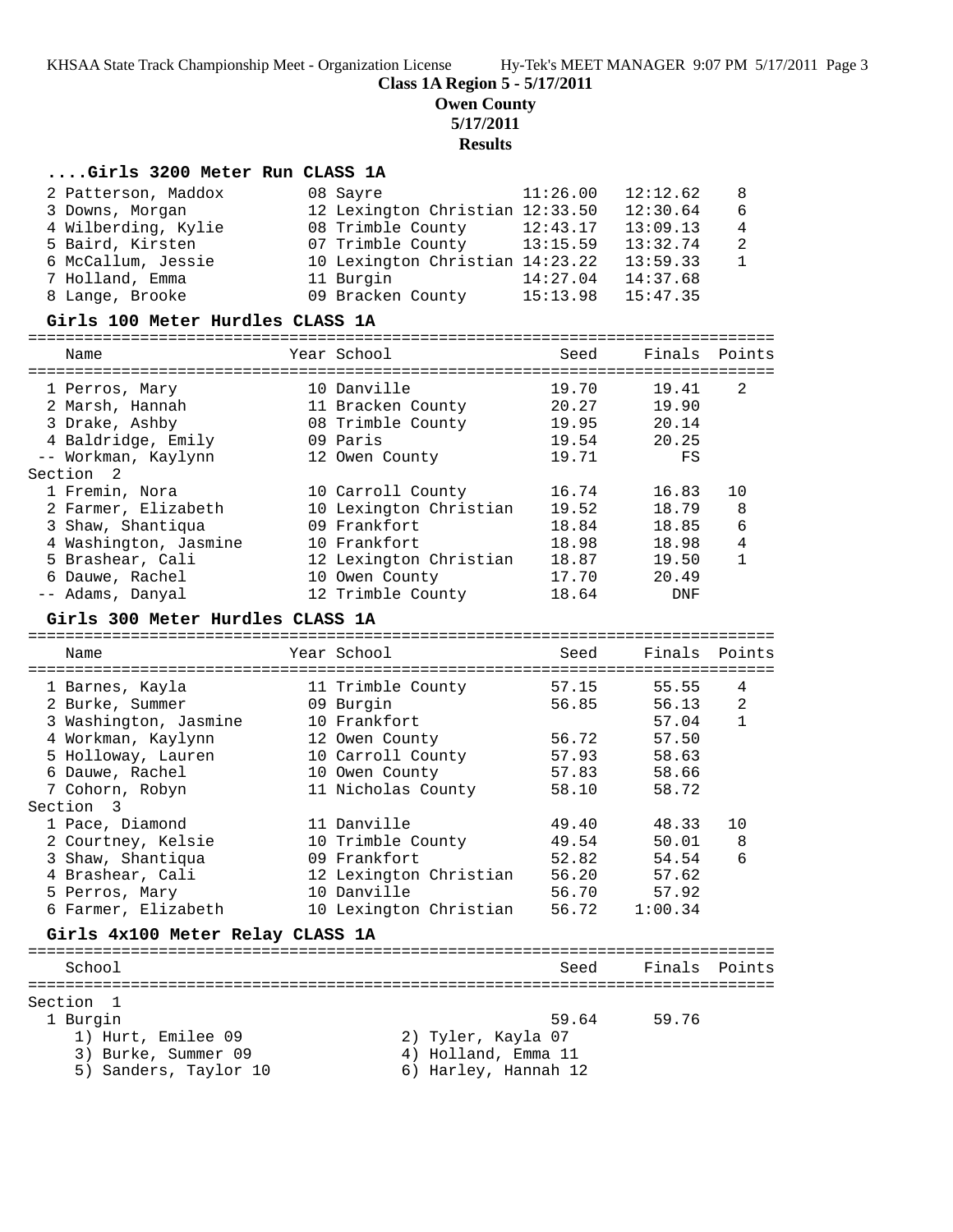# **Class 1A Region 5 - 5/17/2011**

**Owen County**

**5/17/2011**

## **Results**

## **....Girls 4x100 Meter Relay CLASS 1A**

| Section<br>$\overline{2}$                                     |    |                                        |               |    |                 |
|---------------------------------------------------------------|----|----------------------------------------|---------------|----|-----------------|
| 1 Lexington Christian                                         |    | 52.29                                  | 53.07         | 10 |                 |
| 1) Kemplin, Becca 12                                          |    | 2) Bertrand, Rachel 10                 |               |    |                 |
| 3) Lane, Shelby 12                                            |    | 4) Bundy, Katelin 09                   |               |    |                 |
| 5) Terry, Emily 10                                            | 6) |                                        |               |    |                 |
| 2 Paris                                                       |    | 51.95                                  | 53.09         | 8  |                 |
| 1) Byars, Anovia 07                                           |    | 2) Sims, Asia 08                       |               |    |                 |
| 3) Crain, Morgan 12                                           |    | 4) Grant, Shakila 12                   |               |    |                 |
| 5) Myers, Daijah 10                                           |    | 6) Myers, Nautica 09                   |               |    |                 |
| 7) Chenault, Jazmen 10                                        |    | 8) D'Arge, Dahlia 12                   |               |    |                 |
| 3 Frankfort                                                   |    | 54.89                                  | 55.79         | 6  |                 |
| 1) Brown, Shanae 10                                           |    | 2) Washington, Jasmine 10              |               |    |                 |
| 3) Raine, Rebecca 12                                          |    | 4) Shaw, Shantiqua 09                  |               |    |                 |
| 5) Jouett, Cailyn 10                                          |    | 6) Wilcoxson, Amber 09                 |               |    |                 |
| 7) Bowdry, Chundra 12                                         | 8) |                                        |               |    |                 |
| 4 Trimble County                                              |    | 56.24                                  | 56.13         | 4  |                 |
| 1) Smith, Jessica 12                                          |    | 2) Sparks, Chelsey 12                  |               |    |                 |
| 3) Long, Sara Kate 10                                         |    | 4) Barnes, Kayla 11                    |               |    |                 |
| 5) Kuner, Sara 11                                             |    | 6) Milliner, Shelbi 11                 |               |    |                 |
| 7) Adams, Danyal 12                                           |    | 8) Chappell, Morgan 07                 |               |    |                 |
| 5 Danville                                                    |    | 57.00                                  | 56.98         | 2  |                 |
| 1) Ingram, Tiombe 11                                          |    | 2) Mason, Alexis 09                    |               |    |                 |
| 3) Bates, Alea 11                                             |    | 4) Sandidge, Samantha 10               |               |    |                 |
| 5) Perros, Mary 10                                            | 6) |                                        |               |    |                 |
| 6 Owen County                                                 |    | 57.80                                  | 58.27         | 1  |                 |
| 1) Byers, Ashley 10                                           |    | 2) Wash, Andi 10                       |               |    |                 |
| 3) DeCandia, Haley 10                                         |    | 4) Gibson, Michaela 10                 |               |    |                 |
| 5) Burford, Andi 09                                           |    | 6) Williams, Ashley 10                 |               |    |                 |
| 7) Workman, Kaylynn 12                                        |    | 8) Chisholm, Veronica 08               |               |    |                 |
|                                                               |    |                                        | 58.31         |    |                 |
| 7 Nicholas County                                             |    | 57.51                                  |               |    |                 |
| 1) Cohorn, Robyn 11                                           |    | 2) Coldiron, Hannah 11                 |               |    |                 |
| 3) Mattox, Anna 11                                            |    | 4) McLean, Mandi 12                    |               |    |                 |
| 5) Howard, Laken 11                                           |    | 6) Letcher, Kendra 10                  |               |    |                 |
| 7) Watkins, Shelby 07                                         |    | 8) Wilke, Roxana 12                    |               |    |                 |
| 8 Bracken County                                              |    | 57.94                                  | 1:00.23       |    |                 |
| 1) Brindley, Brookelynn 09                                    |    | 2) Kurtz, Gracie 07                    |               |    |                 |
| 3) Marsh, Hannah 11                                           |    | 4) Scolf, Mary Kate 09                 |               |    |                 |
| 5) Wallace, Meranda 10                                        |    | 6) Deaton, Hannah 07                   |               |    |                 |
| 7) Sargent, Bethany 07                                        | 8) |                                        |               |    |                 |
| Girls 4x200 Meter Relay CLASS 1A<br>========================= |    | ====================================== |               |    |                 |
| School                                                        |    | Seed                                   | Finals Points |    |                 |
|                                                               |    |                                        |               |    |                 |
| Section 1                                                     |    |                                        |               |    |                 |
| -- Lexington Christian                                        |    |                                        | DO.           |    | out of zone-3rd |
| 1) Kemplin, Becca 12                                          |    | 2) Bertrand, Rachel 10                 |               |    |                 |
| 3) Madden, Carol Beth 08                                      |    | 4) Farmer, Elizabeth 10                |               |    |                 |
| Section<br>$\overline{\phantom{0}}^2$                         |    |                                        |               |    |                 |
| 1 Paris                                                       |    | 1:49.86                                | 1:53.06       | 10 |                 |
| 1) Byars, Anovia 07                                           |    | 2) Sims, Asia 08                       |               |    |                 |
| 3) Crain, Morgan 12                                           |    | 4) Grant, Shakila 12                   |               |    |                 |
| 5) Myers, Nautica 09                                          |    | 6) Myers, Daijah 10                    |               |    |                 |
| 7) Chenault, Jazmen 10                                        |    | 8) Perez, Marisol 11                   |               |    |                 |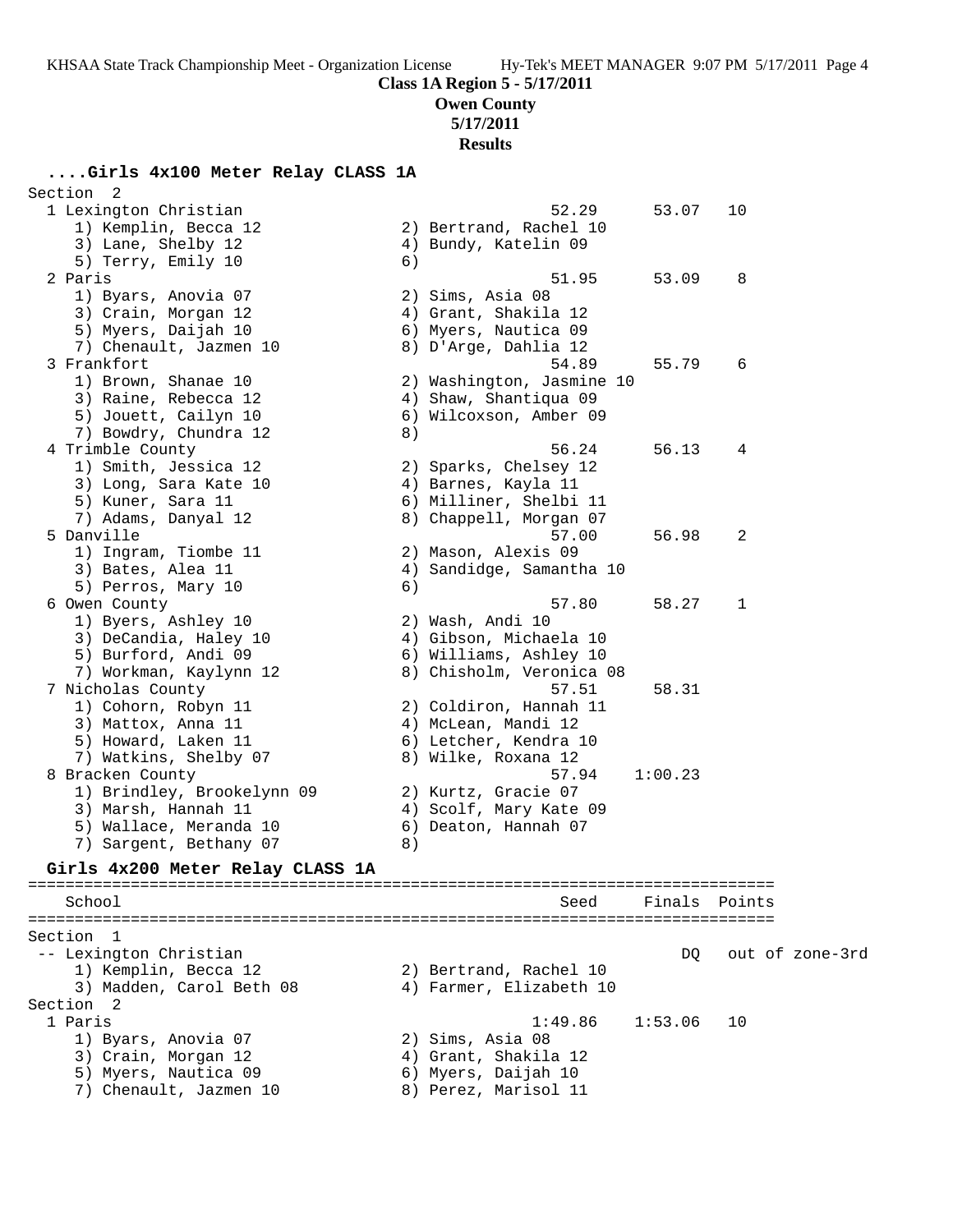**Class 1A Region 5 - 5/17/2011**

# **Owen County**

**5/17/2011**

## **Results**

## **....Girls 4x200 Meter Relay CLASS 1A**

| 2 Frankfort                                                   |    | 2:00.19                   | 1:59.02       | 8  |
|---------------------------------------------------------------|----|---------------------------|---------------|----|
| 1) Brown, Shanae 10                                           |    | 2) Washington, Jasmine 10 |               |    |
| 3) Raine, Rebecca 12                                          |    | 4) Wilcoxson, Amber 09    |               |    |
| 5) Jouett, Cailyn 10                                          |    | 6) Shaw, Shantiqua 09     |               |    |
| 7) Bowdry, Chundra 12                                         | 8) |                           |               |    |
| 3 Trimble County                                              |    | 1:59.26                   | 2:00.55       | 6  |
| 1) Smith, Jessica 12                                          |    | 2) Sparks, Chelsey 12     |               |    |
| 3) Long, Sara Kate 10                                         |    | 4) Barnes, Kayla 11       |               |    |
| 5) Kuner, Sara 11                                             |    | 6) Courtney, Kelsie 10    |               |    |
|                                                               |    | 8) Adams, Danyal 12       |               |    |
| 7) Cooley, Olivia 09<br>4 Danville                            |    |                           |               |    |
|                                                               |    | 1:58.75                   | 2:00.65       | 4  |
| 1) Ingram, Tiombe 11                                          |    | 2) Mason, Alexis 09       |               |    |
| 3) Perros, Mary 10                                            |    | 4) Bates, Alea 11         |               |    |
| 5) McCowan, Haley 09                                          | 6) |                           |               |    |
| 5 Nicholas County                                             |    | 2:00.50                   | 2:02.50       | 2  |
| 1) Cohorn, Robyn 11                                           |    | 2) Coldiron, Hannah 11    |               |    |
| 3) Howard, Laken 11                                           |    | 4) McLean, Mandi 12       |               |    |
| 5) Mattox, Anna 11                                            |    | 6) Watkins, Shelby 07     |               |    |
| 7) Letcher, Kendra 10                                         |    | 8) Wilke, Roxana 12       |               |    |
| 6 Owen County                                                 |    | 2:01.73                   | 2:03.05       | 1  |
| 1) Byers, Ashley 10                                           |    | 2) DeCandia, Haley 10     |               |    |
| 3) Gibson, Michaela 10                                        |    | 4) Wash, Andi 10          |               |    |
| 5) Tuttle, Kristen 08                                         |    | 6) Burford, Andi 09       |               |    |
| 7) Williams, Ashley 10                                        |    | 8) Workman, Kaylynn 12    |               |    |
| 7 Burgin                                                      |    | 2:07.88                   | 2:06.01       |    |
| 1) Harley, Hannah 12                                          |    | 2) Holland, Emma 11       |               |    |
| 3) Burke, Summer 09                                           |    | 4) Tyler, Kayla 07        |               |    |
| 5) Sanders, Taylor 10                                         |    | 6) Hurt, Emilee 09        |               |    |
| 8 Bracken County                                              |    | 2:07.15                   | 2:09.47       |    |
| 1) Brindley, Brookelynn 09                                    |    | 2) Kurtz, Gracie 07       |               |    |
| 3) Myers, Lydia 09                                            |    | 4) Marsh, Hannah 11       |               |    |
| 5) Wallace, Meranda 10                                        |    | 6) Scolf, Mary Kate 09    |               |    |
|                                                               |    |                           |               |    |
| Girls 4x400 Meter Relay CLASS 1A<br>:======================== |    |                           |               |    |
| School                                                        |    | Seed                      | Finals Points |    |
|                                                               |    |                           |               |    |
| 1 Lexington Christian                                         |    | 4:18.50                   | 4:21.64       | 10 |
| 1) Kemplin, Becca 12                                          |    | 2) Lelbach, Tori 11       |               |    |
| 3) Boone, Maddie 12                                           |    | 4) Terry, Emily 10        |               |    |
| 5) Madden, Carol Beth 08                                      |    | 6) Lane, Shelby 12        |               |    |
| 2 Danville                                                    |    | 4:26.70                   | 4:25.65       | 8  |
| 1) Pace, Diamond 11                                           |    | 2) McCowan, Haley 09      |               |    |
| 3) Sandidge, Samantha 10                                      |    | 4) Snapp, Kaitlin 11      |               |    |
| 5) Smith, Megan 09                                            |    | 6) Perros, Mary 10        |               |    |
| 3 Trimble County                                              |    | 4:30.73                   | 4:45.29       | 6  |
| 1) Chappel, Brandi 12                                         |    | 2) Gonterman, Erin 09     |               |    |
| 3) Cooley, Jessica 12                                         |    | 4) Cooley, Olivia 09      |               |    |
| 5) Chappell, Morgan 07                                        |    | 6) Courtney, Kelsie 10    |               |    |
| 7) Smith, Jessica 12                                          |    | 8) Kuner, Sara 11         |               |    |
| 4 Carroll County                                              |    | 4:55.10                   | 4:56.82       | 4  |
| 1) Hawkins, Raenah 10                                         |    | 2) Osorio, Valentina 09   |               |    |
|                                                               |    |                           |               |    |
| 3) Brewer, Sydney 11<br>5) Arteaga, Vanessa 09                |    | 4) Hardesty, Andrea 11    |               |    |
|                                                               |    | 6) Arvin, Kirsten 08      |               |    |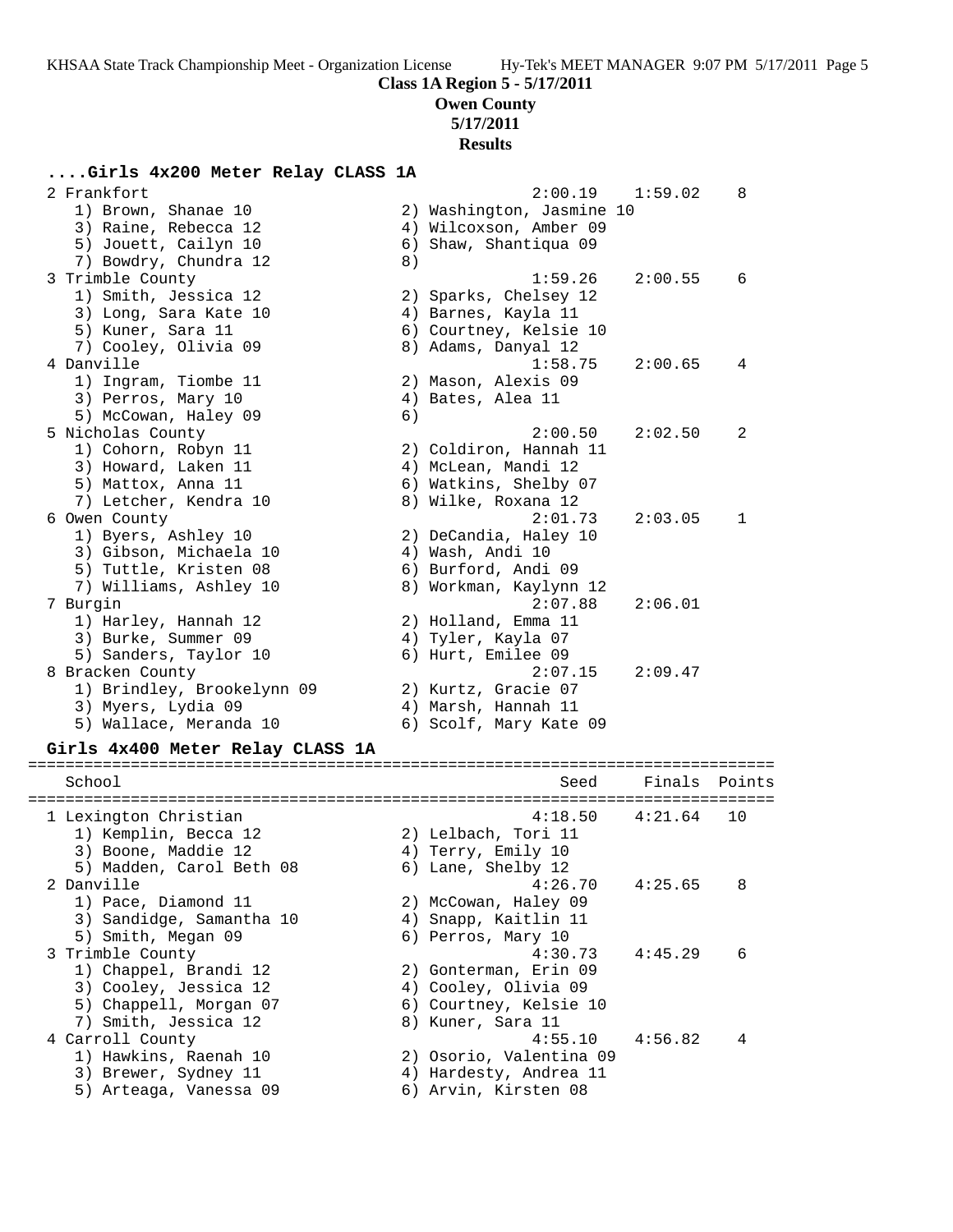**Class 1A Region 5 - 5/17/2011**

# **Owen County**

**5/17/2011 Results**

#### **....Girls 4x400 Meter Relay CLASS 1A**

7) Holloway, Lauren 10 (8) 5 Owen County 4:51.00 4:57.34 2 1) Gover, Amber 07 2) Gibson, Michaela 10 3) Tyler, Ashley 10 4) Jacobs, Nicole 07 5) Willhoite, Jessica 08 6) Chisholm, Veronica 08 7) Burford, Andi 09 8) Tuttle, Kristen 08 6 Bracken County 5:07.36 5:05.55 1 1) Brindley, Brookelynn 09 2) Kurtz, Gracie 07 3) Myers, Lydia 09 4) Marsh, Hannah 11 5) Wallace, Meranda 10 6) Weaver, Ashley 08 7) Sticklen, Kamryn 08 8) Deaton, Hannah 07 7 Nicholas County 5:02.00 5:11.28 1) Cohorn, Robyn 11 2) McLean, Mandi 12 3) Howard, Laken 11 (4) Mattox, Anna 11 5) Coldiron, Hannah 11 6) Watkins, Shelby 07 **Girls 4x800 Meter Relay CLASS 1A** ================================================================================ School Seed Finals Points ================================================================================ Section 1 1 Lexington Christian 10:04.10 10:10.21 10 1) Lelbach, Tori 11 2) Berry, Sydney 09 3) Boone, Maddie 12 4) Wooten, Jenna 12 5) Madden, Carol Beth 08 (6) 2 Sayre 10:02.40 10:20.96 8 1) Couturier, Philippine 08 2) Eason, Ann 12 3) Patterson, Maddox 08 4) Cameron, Bea 12 5) Geoghegan, McKenna 09 6) Humphries, Maddie 08 3 Danville 10:38.00 10:38.74 6 1) Pace, Diamond 11 2) McCowan, Haley 09 3) Smith, Megan 09 1988 1998 1999, Kaitlin 11 5) Coleman, Megan 11 6) 4 Trimble County 10:45.53 11:03.61 4 1) Chappel, Brandi 12 2) Chappell, Morgan 07 3) True, Colyn 10 4) Cooley, Jessica 12 5) Gonterman, Erin 09 6) Baird, Kirsten 07 7) Cooley, Olivia 09 8) Courtney, Kelsie 10 5 Owen County 12:33.99 12:27.54 2 1) Chisholm, Veronica 08 2) Jacobs, Nicole 07 3) Willhoite, Jessica 08 4) Tyler, Ashley 10 5) Gover, Amber 07 6) Byers, Ashley 10 7) Gibson, Michaela 10 and 8) Dauwe, Rachel 10 6 Bracken County 13:02.00 13:42.01 1 1) Weaver, Ashley 08 2) Hiles, Miranda 10

- 3) Lange, Brooke 09 4) Sticklen, Kamryn 08
- 5) Buser, Johanna 08 6) Wallace, Meranda 10
- 7) Hester, Jaime 09 (8)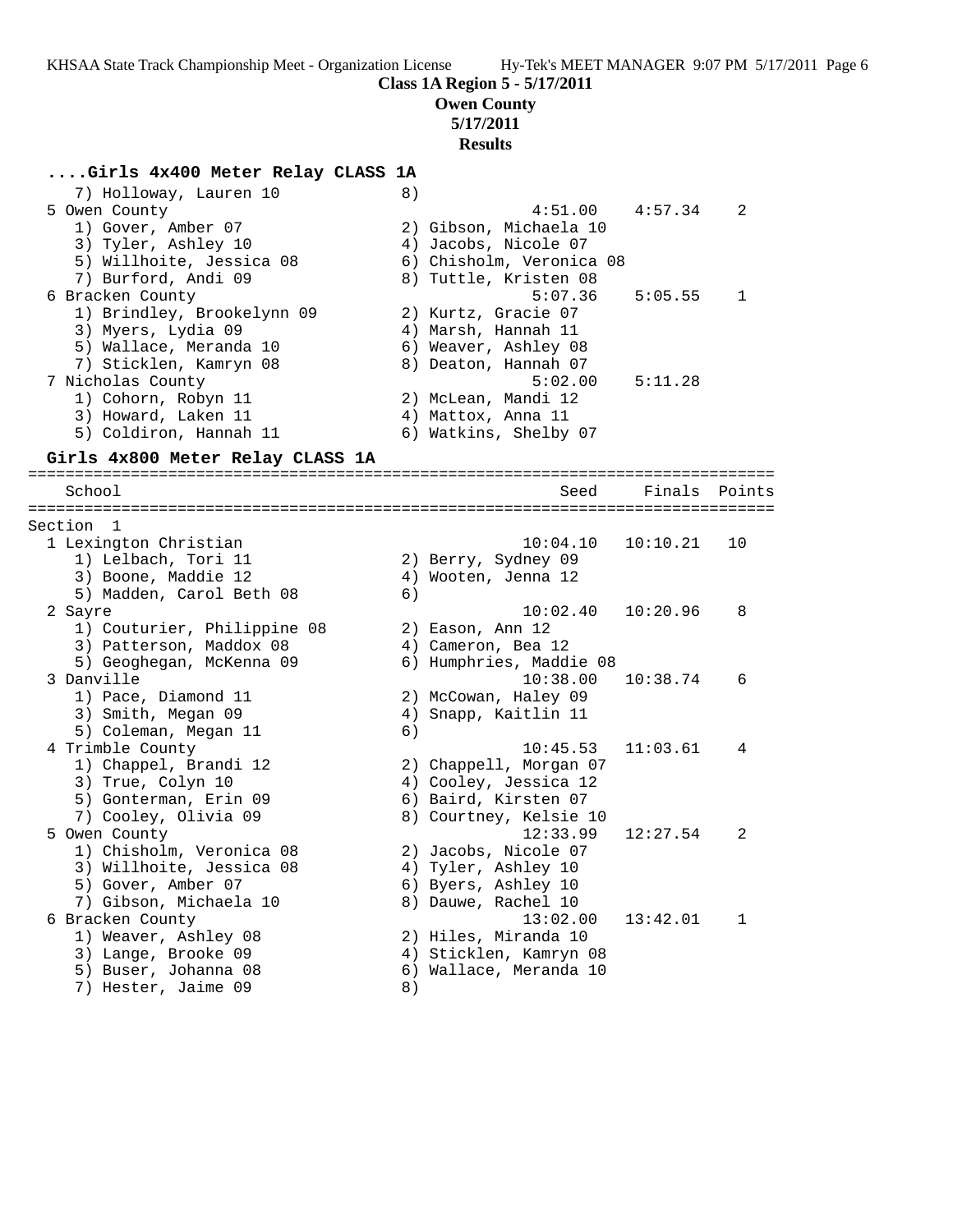# **Class 1A Region 5 - 5/17/2011**

**Owen County**

**5/17/2011**

**Results**

## **Boys 100 Meter Dash CLASS 1A**

| Name                               | Year School            | Seed    | Finals  | Points       |        |
|------------------------------------|------------------------|---------|---------|--------------|--------|
|                                    |                        |         |         |              |        |
| Section 2<br>1 Howard, Terrell     | 11 Paris               | 12.28   | 12.44   |              |        |
| 2 Armstrong, Shelby                | 09 Eminence            |         | 12.65   |              |        |
| 3 Warner, Daniel                   | 12 Carroll County      | 13.01   | 12.87   |              |        |
| 4 Walton, Jalen                    | 11 Paris               | 12.24   | 13.07   |              |        |
| 5 Lee, Leighton                    | 08 Bracken County      | 13.04   | 13.15   |              |        |
| 6 Bailey, Cory                     | 09 Trimble County      | 13.04   | 13.28   |              |        |
| 7 Ginn, Brad                       | 09 Trimble County      | 13.14   | 14.14   |              |        |
| 8 Sizemore, Josh                   | 11 Owen County         | 12.19   | 14.25   |              |        |
| Section 3                          |                        |         |         |              |        |
| 1 Furlow, Devin                    | 10 Danville            | 11.04   | 11.61   | 10           | 11.605 |
| 2 Pope, Caleb                      | 11 Nicholas County     | 11.44   | 11.61   | 8            | 11.609 |
| 3 Synder, Chad                     | 12 Lexington Christian | 11.54   | 11.82   | 6            |        |
| 4 Fielden, Christian               | 11 Lexington Christian | 11.48   | 11.88   | 4            |        |
| 5 Brown, Marcus                    | 11 Danville            | 11.54   | 11.94   | 2            |        |
| 6 Cannon, Cory                     | 11 Owen County         | 11.90   | 11.99   | $\mathbf{1}$ |        |
| 7 Moore, Jarett                    | 11 Bracken County      | 11.94   | 12.19   |              |        |
| 8 Cardwell, Georan                 | 12 Frankfort           | 11.64   | 12.25   |              |        |
|                                    |                        |         |         |              |        |
| Boys 200 Meter Dash CLASS 1A       |                        |         |         |              |        |
| Name                               | Year School            | Seed    | Finals  | Points       |        |
| Section 2                          |                        |         |         |              |        |
| 1 Leach, Kaleb                     | 11 Frankfort           | 25.27   | 26.01   |              |        |
| 2 Gullian, Zack                    | 09 Burgin              | 27.60   | 28.08   |              |        |
| Section 3                          |                        |         |         |              |        |
| 1 Furlow, Devin                    | 10 Danville            | 23.05   | 23.45   | 10           |        |
| 2 Pope, Caleb                      | 11 Nicholas County     | 23.65   | 23.49   | 8            |        |
| 3 Fielden, Christian               | 11 Lexington Christian | 23.14   | 23.68   | 6            |        |
| 4 Trammel, Collin                  | 10 Owen County         | 23.52   | 23.76   | 4            |        |
| 5 Cardwell, Georan                 | 12 Frankfort           | 23.41   | 24.04   | 2            |        |
| 6 Foster, Christian                | 10 Lexington Christian | 23.34   | 24.38   | $\mathbf{1}$ |        |
| 7 Brown, Marcus                    | 11 Danville            | 23.90   | 25.12   |              |        |
| 8 Cannon, Cory                     | 11 Owen County         | 24.99   | 25.15   |              |        |
| Boys 400 Meter Dash CLASS 1A       |                        |         |         |              |        |
|                                    |                        |         |         |              |        |
| Name                               | Year School            | Seed    | Finals  | Points       |        |
|                                    |                        |         |         |              |        |
| Section 1<br>1 Humphrey, Alexander | 11 Paris               | 58.14   | 59.68   |              |        |
|                                    |                        |         |         |              |        |
| 2 Moore, Sam<br>3 Manuel, Raymond  | 12 Trimble County      |         | 1:01.51 |              |        |
|                                    | 12 Bracken County      | 1:03.03 | 1:03.09 |              |        |
| 4 Washington, Malik                | 09 Paris               | 1:03.64 | 1:03.27 |              |        |
| 5 Gullian, Zack<br>6 Allen, Ben    | 09 Burgin              | 1:00.74 | 1:03.98 |              |        |
| Section <sub>2</sub>               | 10 Owen County         | 1:07.62 | 1:08.37 |              |        |
| 1 Jackson, Aaron                   | 10 Frankfort           | 52.63   | 52.54   | 10           |        |
| 2 Foster, Christian                | 10 Lexington Christian | 51.95   | 52.85   | 8            |        |
| 3 Banks, Paul                      | 10 Owen County         | 52.93   | 53.93   | 6            |        |
| 4 Cardwell, Georan                 | 12 Frankfort           | 53.00   | 55.05   | 4            |        |
|                                    |                        |         |         |              |        |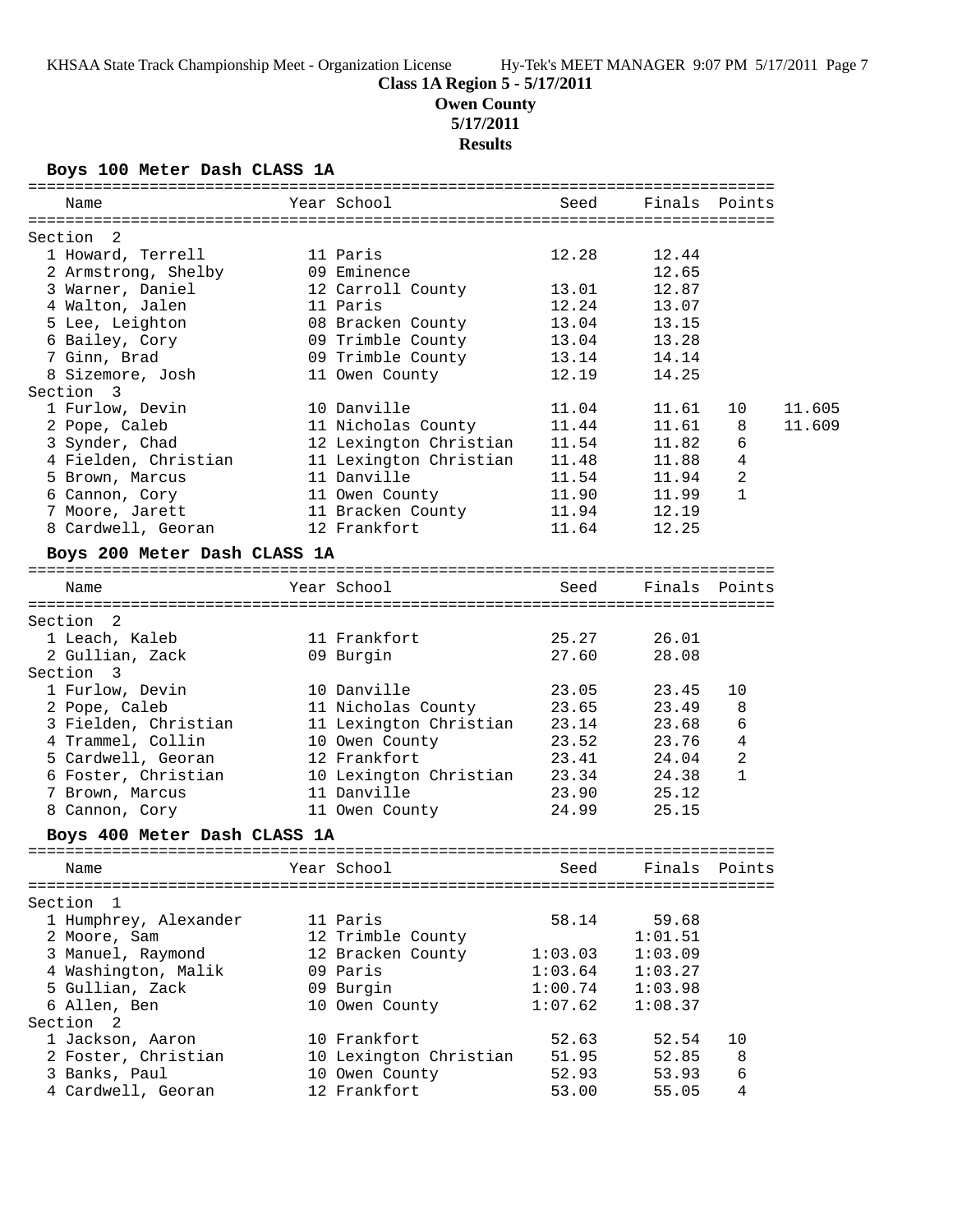# **Class 1A Region 5 - 5/17/2011**

**Owen County**

**5/17/2011**

## **Results**

| Boys 400 Meter Dash CLASS 1A              |                                                             |                      |                      |                     |  |
|-------------------------------------------|-------------------------------------------------------------|----------------------|----------------------|---------------------|--|
| 5 Byrd, Taylor                            | 09 Carroll County                                           | 57.72                | 57.60                | 2                   |  |
| 6 Puckett, Kyle                           | 11 Trimble County                                           | 57.78                | 57.87                | 1                   |  |
| 7 Singleton, Josh                         | 09 Danville                                                 | 58.00                | 59.71                |                     |  |
| 8 Ray, Ace                                | 09 Danville                                                 | 58.10                | 1:01.25              |                     |  |
| Boys 800 Meter Run CLASS 1A               |                                                             |                      |                      |                     |  |
| Name                                      | Year School                                                 | Seed                 | Finals Points        |                     |  |
| Section 1                                 |                                                             |                      |                      |                     |  |
| 1 Baird, Michael                          | 12 Trimble County                                           | 2:06.38              | 2:10.54              | 10                  |  |
| 2 Mitchell, Stephen                       | 12 Lexington Christian 2:11.40                              |                      | 2:10.74              | 8                   |  |
| 3 Hempel, Karl                            | 11 Danville                                                 | 2:10.44              | 2:12.14              | 6                   |  |
| 4 Ball, Conner                            | 09 Trimble County                                           | 2:08.58              | 2:12.53              | 4                   |  |
| 5 Berry, Chase                            | 11 Danville                                                 | 2:11.00              | 2:13.30              | 2                   |  |
| 6 Gray, Devin                             | 11 Carroll County                                           | 2:17.00              | 2:13.35              | $\mathbf{1}$        |  |
| 7 Headley, Tony                           | 11 Frankfort                                                | 2:22.39              | 2:15.78              |                     |  |
| 8 Ball, Jed                               | 11 Sayre                                                    | 2:17.00              | 2:17.95              |                     |  |
| 9 Elliot, Michael                         | 11 Lexington Christian 2:15.69                              |                      | 2:19.24              |                     |  |
| 10 Blakeman, Jake                         | 11 Nicholas County                                          | 2:16.00              | 2:20.39              |                     |  |
| 11 Neal, Andrew                           | 12 Burgin                                                   | 2:26.14              | 2:26.40              |                     |  |
| 12 Haight, Nate                           | 09 Bracken County                                           | 2:22.42              | 2:27.13              |                     |  |
| 13 Smith, Andy                            | 08 Paris                                                    | 2:25.38              | 2:29.22              |                     |  |
| 14 Hudnall, Cory                          | 07 Owen County                                              | 2:30.02              | 2:32.55              |                     |  |
| 15 Powell, Jared                          | 10 Burgin                                                   | 2:37.70              | 2:36.86              |                     |  |
| 16 Stephenson, Chad                       | 10 Bracken County                                           | 2:32.85              | 2:40.85              |                     |  |
| 17 True, Tyler                            | 10 Owen County                                              |                      | 2:49.82              |                     |  |
| Boys 1600 Meter Run CLASS 1A              |                                                             |                      |                      |                     |  |
| Name                                      | Year School                                                 | Seed                 | Finals Points        |                     |  |
| 1 Beckerson, Alex                         | 10 Burgin                                                   | 4:49.00              | 4:42.24              | 10                  |  |
| 2 Waltman, Nicholas                       | 09 Sayre                                                    | 4:41.00              | 4:47.20              | 8                   |  |
| 3 Ball, Jed                               | 11 Sayre                                                    | 4:54.00              | 4:56.05              | 6                   |  |
| 4 Hempel, Karl                            | 11 Danville                                                 | 4:54.63              | 5:00.02              | 4                   |  |
| 5 Penalva, Keegan                         | 12 Lexington Christian 4:53.11<br>09 Bracken County 5:02.74 |                      | 5:13.46              | 2                   |  |
| 6 Cummins, Steven                         |                                                             |                      | 5:17.73              | 1                   |  |
| 7 Bailey, Spencer                         | 10 Nicholas County                                          | 5:11.00              | 5:19.53              |                     |  |
| 8 Crawford, Tyler                         | 08 Bracken County                                           | 5:32.15              | 5:32.88              |                     |  |
| 9 Hudnall, Cory                           | 07 Owen County                                              | 5:27.45              | 5:39.06              |                     |  |
| 10 Holsinger, Charles                     | 10 Burgin                                                   | 5:43.70              | 6:12.83              |                     |  |
| -- Baird, Michael                         | 12 Trimble County                                           | 4:53.06              | DQ                   | running inside line |  |
| -- Apel, Christian                        | 09 Trimble County                                           | 4:59.66              | DQ                   | running inside line |  |
| Boys 3200 Meter Run CLASS 1A              |                                                             |                      |                      |                     |  |
| Name                                      | Year School                                                 | Seed                 | Finals Points        |                     |  |
|                                           |                                                             |                      | 10:06.70             |                     |  |
| 1 Beckerson, Alex                         | 10 Burgin                                                   | 10:46.40             |                      | 10                  |  |
| 2 Waltman, Nicholas<br>3 Waltman, Michael | 09 Sayre<br>12 Sayre                                        | 10:02.00<br>10:24.00 | 10:10.74<br>10:36.57 | 8<br>6              |  |
| 4 Howdyshell, Kyle                        | 12 Trimble County                                           | 10:38.61             | 11:09.28             | 4                   |  |
|                                           |                                                             |                      |                      |                     |  |

5 Baird, Michael 12 Trimble County 10:30.94 11:17.40 2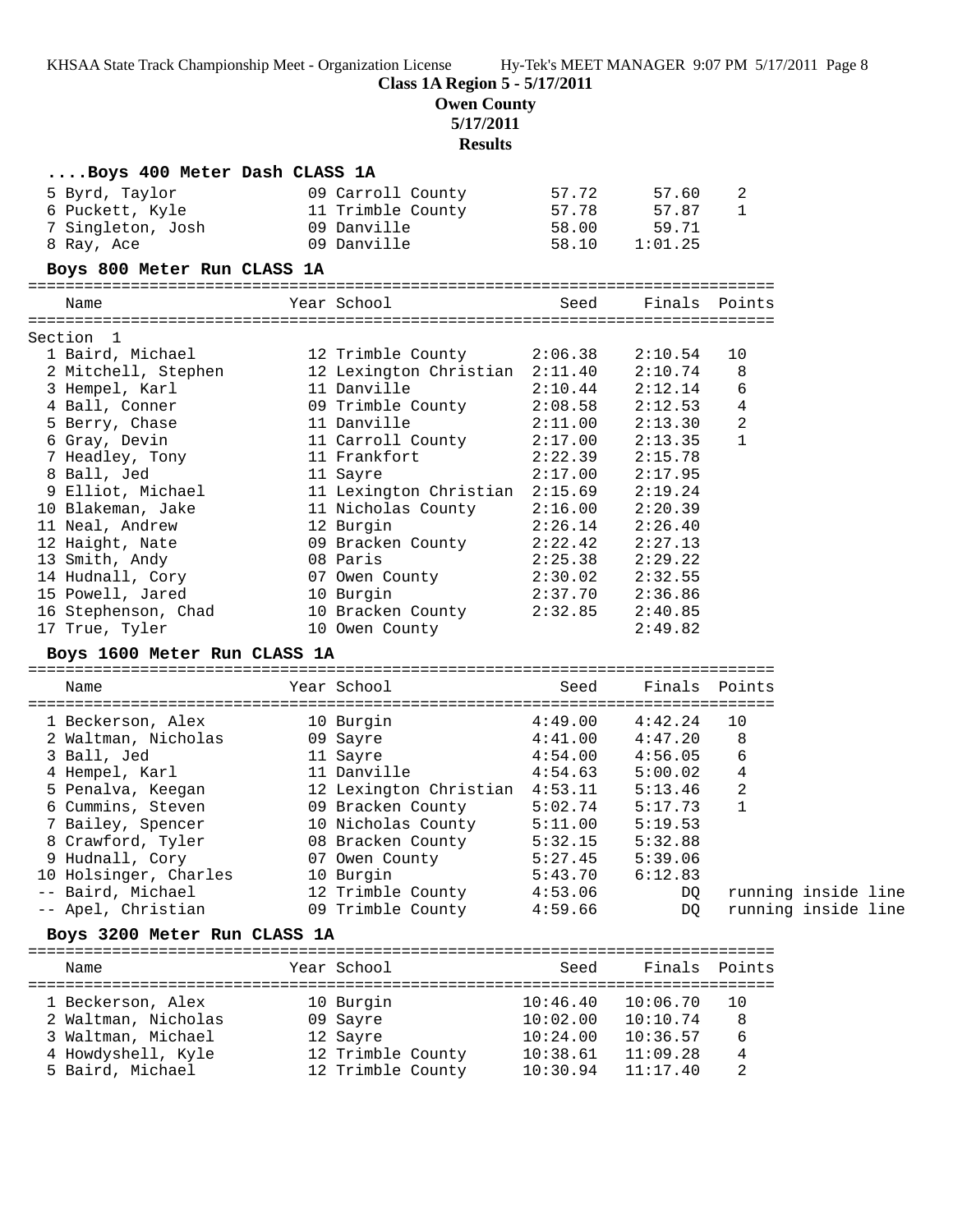**Class 1A Region 5 - 5/17/2011**

**Owen County**

**5/17/2011**

# **Results**

| Boys 3200 Meter Run CLASS 1A                                                                                                                                                                                                                     |                                                                                                                                |                |                                                    |                                        |                    |
|--------------------------------------------------------------------------------------------------------------------------------------------------------------------------------------------------------------------------------------------------|--------------------------------------------------------------------------------------------------------------------------------|----------------|----------------------------------------------------|----------------------------------------|--------------------|
| 6 Cummins, Steven<br>7 Downs, Michael 12 Lexington Christian 11:23.21 11:48.27<br>8 Bailey, Spencer 10 Nicholas County 11:58.26 12:09.37<br>9 Holsinger, Charles 10 Burgin 12:30.56 13:04.81<br>10 Case, Adam<br>Boys 110 Meter Hurdles CLASS 1A | 09 Bracken County 10:57.25<br>11 Eminence                                                                                      |                | 11:39.97<br>15:49.32                               | 1                                      |                    |
|                                                                                                                                                                                                                                                  |                                                                                                                                |                |                                                    |                                        |                    |
| Name                                                                                                                                                                                                                                             | Year School and the School                                                                                                     | Seed           | Finals Points                                      |                                        |                    |
| 1 Gover, Avery 11 Owen County 19.52<br>2 Ginn, Brad<br>Section <sub>2</sub>                                                                                                                                                                      | 09 Trimble County 22.84                                                                                                        |                | 19.98<br>23.03                                     |                                        |                    |
| 1 Ray, Max<br>ı кау, Max<br>2 Ross, Michael<br>3 Hilton, Adam<br>4 Howard, Toby 10 Nicholas County 17.82                                                                                                                                         | 11 Danville 15.98<br>12 Danville 17.50<br>11 Lexington Christian 18.07                                                         |                | 17.13<br>17.75<br>17.96<br>18.10                   | 10<br>8<br>6<br>4                      |                    |
| 5 Polley, Darian<br>6 McEachern, Travis 11 Burgin<br>7 Jack, Dylan                                                                                                                                                                               | 11 Owen County 18.08<br>11 Carroll County 18.62                                                                                | 18.64          | 18.29<br>18.44<br>19.64                            | 2<br>$\mathbf{1}$                      |                    |
| Boys 300 Meter Hurdles CLASS 1A                                                                                                                                                                                                                  |                                                                                                                                |                |                                                    |                                        |                    |
| Name                                                                                                                                                                                                                                             | Year School                                                                                                                    | Seed           | Finals Points                                      |                                        |                    |
| Section 1                                                                                                                                                                                                                                        |                                                                                                                                |                |                                                    |                                        |                    |
| 1 Polley, Darian<br>2 Gonterman, Michael<br>3 Gover, Avery                                                                                                                                                                                       | 11 Owen County 47.33<br>11 Trimble County 46.59<br>11 Owen County 48.59                                                        |                | 46.77<br>49.48<br>50.95                            |                                        |                    |
| -- Yocum, Seth<br>-- Ginn, Brad                                                                                                                                                                                                                  | 10 Lexington Christian 46.64<br>09 Trimble County 53.16                                                                        |                | DQ<br>DQ                                           | hooking                                | finished in lane 7 |
| Section <sub>2</sub>                                                                                                                                                                                                                             |                                                                                                                                |                |                                                    |                                        |                    |
| 1 Ross, Michael<br>2 Hilton, Adam<br>3 Mefford, Evan<br>4 Ray, Max<br>5 Howard, Toby<br>6 McEachern, Travis                                                                                                                                      | 12 Danville<br>11 Lexington Christian 42.79<br>11 Carroll County 44.79<br>11 Danville<br>10 Nicholas County 46.27<br>11 Burgin | 43.81<br>43.20 | 42.50<br>42.57<br>43.78<br>43.79<br>45.49<br>45.70 | 10<br>8<br>6<br>4<br>2<br>$\mathbf{1}$ |                    |
| 7 Holleran, Logan                                                                                                                                                                                                                                | 11 Burgin 16.54<br>10 Bracken County 15.02                                                                                     |                | 47.31                                              |                                        |                    |
| Boys 4x100 Meter Relay CLASS 1A                                                                                                                                                                                                                  |                                                                                                                                |                |                                                    |                                        |                    |
|                                                                                                                                                                                                                                                  | ==================================                                                                                             |                |                                                    |                                        |                    |
| School                                                                                                                                                                                                                                           |                                                                                                                                | Seed           |                                                    | Finals Points                          |                    |
| 1 Lexington Christian                                                                                                                                                                                                                            |                                                                                                                                | 44.54          | 44.72                                              | 10                                     |                    |
| 1) Hilton, Adam 11<br>3) Foster, Christian 10<br>2 Danville<br>1) Brown, Marcus 11<br>3) Furlow, Devin 10                                                                                                                                        | 2) Fielden, Christian 11<br>4) Synder, Chad 12<br>2) Ford, Tryston 11<br>4) Ray, Max 11                                        | 45.44          | 46.03                                              | 8                                      |                    |
| 5) Grey, Jawan 09<br>7) Ross, Michael 12<br>3 Carroll County<br>1) Grant, Tyler 12                                                                                                                                                               | 6) Ray, Ace 09<br>8) Berry, Chase 11<br>2) Newby, Brody 12                                                                     | 46.50          | 46.39                                              | 6                                      |                    |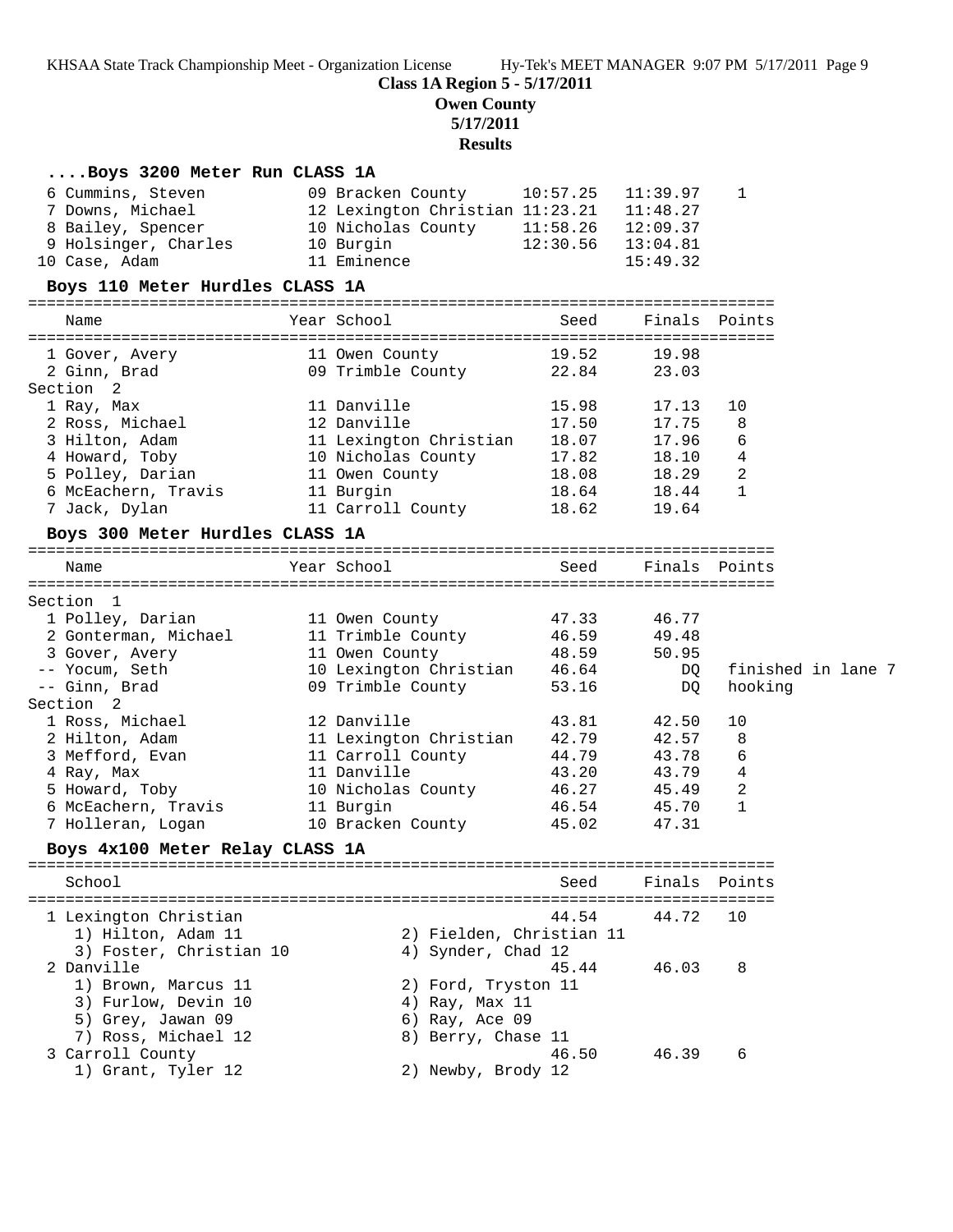# **Class 1A Region 5 - 5/17/2011**

## **Owen County 5/17/2011**

**Results**

# **....Boys 4x100 Meter Relay CLASS 1A**

| 3) Newby, Austin 11<br>5) Newby, Blake 09<br>7) Warner, Daniel 12 | 4) Schirmer, Benjamin 12<br>6) Osborne, William 09<br>8) Layton, Alex 10 |         |        |
|-------------------------------------------------------------------|--------------------------------------------------------------------------|---------|--------|
| 4 Owen County                                                     | 46.24                                                                    | 46.62   | 4      |
| 1) Banks, Paul 10                                                 | 2) Mingie, Bobby 11                                                      |         |        |
| 3) Polley, Darian 11                                              | 4) Trammel, Collin 10                                                    |         |        |
| 5) Cannon, Cory 11                                                | 6) Smith, Chris 10                                                       |         |        |
| 7) Wash, Micheal 08                                               | 8) Cummins, Daniel 11                                                    |         |        |
| 5 Trimble County                                                  | 48.04                                                                    | 48.07   | 2      |
| 1) Adair, Zach 12                                                 | 2) Barnes, Stuart 11                                                     |         |        |
| 3) Blanton, Aaron 09                                              | 4) Rexroat, Austin 10                                                    |         |        |
| 5) Bailey, Cory 09                                                | 6) Hawkes, Bo 08                                                         |         |        |
| 7) Ginn, Brad 09                                                  | 8) Durrett, Ryan 12                                                      |         |        |
| 6 Nicholas County                                                 | 48.80                                                                    | 48.68   | 1      |
| 1) Johnson, Devin 11                                              | 2) Blakeman, Jake 11                                                     |         |        |
| 3) Pope, Caleb 11                                                 | 4) Howard, Zach 10                                                       |         |        |
| 5) Bailey, Spencer 10                                             | 6) Howard, Toby 10                                                       |         |        |
| 7 Bracken County                                                  | 48.14                                                                    | 49.20   |        |
| 1) Wallace, Arthur 09                                             | 2) Holleran, Logan 10                                                    |         |        |
| 3) Honan, Dallas 10                                               | 4) Moore, Jarett 11                                                      |         |        |
| 5) Honan, Tanner 12                                               | 6) Lee, Leighton 08                                                      |         |        |
| 7) Baker, Tyler 12                                                | 8) Manuel, Raymond 12                                                    |         |        |
| 8 Paris                                                           | 47.35                                                                    | 49.83   |        |
| 1) Howard, Terrell 11                                             | 2) Walton, Jalen 11                                                      |         |        |
| 3) Stevens, Nate 10                                               | 4) Champs, Marcus 10                                                     |         |        |
| 5) Washington, Malik 09                                           | 6) Johnson, Trayvon 11                                                   |         |        |
| 7) Humphrey, Alexander 11                                         | 8) Howard, Trey 10                                                       |         |        |
|                                                                   |                                                                          |         |        |
| Boys 4x200 Meter Relay CLASS 1A                                   |                                                                          |         |        |
|                                                                   |                                                                          |         |        |
| School                                                            | Seed                                                                     | Finals  | Points |
|                                                                   |                                                                          |         |        |
| Section 3                                                         |                                                                          |         |        |
| 1 Owen County                                                     | 1:34.62                                                                  | 1:35.33 | 10     |
| 1) Banks, Paul 10                                                 | 2) Mingie, Bobby 11                                                      |         |        |
| 3) Polley, Darian 11                                              | 4) Trammel, Collin 10                                                    |         |        |
| 5) Cannon, Cory 11                                                | 6) Smith, Chris 10                                                       |         |        |
| 7) Wash, Micheal 08                                               | 8) Gover, Avery 11                                                       |         |        |
| 2 Carroll County                                                  | 1:39.57                                                                  | 1:35.46 | 8      |
| 1) Grant, Tyler 12                                                | 2) Mefford, Evan 11                                                      |         |        |
| 3) Newby, Brody 12                                                | 4) Schirmer, Benjamin 12                                                 |         |        |
| 5) Newby, Austin 11                                               | 6) Newby, Blake 09                                                       |         |        |
| 7) Osborne, William 09                                            | 8) Warner, Daniel 12                                                     |         |        |
| 3 Danville                                                        | 1:36.59                                                                  | 1:41.75 | 6      |
| 1) Brown, Marcus 11                                               | 2) Ford, Tryston 11                                                      |         |        |
| 3) Furlow, Devin 10                                               | 4) Ray, Max 11                                                           |         |        |
| 5) Grey, Jawan 09                                                 | 6) Ray, Ace 09                                                           |         |        |
| 7) Ross, Michael 12                                               | 8) Berry, Chase 11                                                       |         |        |
| 4 Bracken County                                                  | 1:49.31                                                                  | 1:42.97 | 4      |
| 1) Wallace, Arthur 09                                             | 2) Moore, Jarett 11                                                      |         |        |
| 3) Honan, Dallas 10                                               | 4) Holleran, Logan 10                                                    |         |        |
| 5) Honan, Tanner 12                                               | 6) Manuel, Raymond 12                                                    |         |        |
| 7) Lee, Leighton 08<br>5 Nicholas County                          | 8) Baker, Tyler 12<br>1:42.53                                            | 1:44.48 | 2      |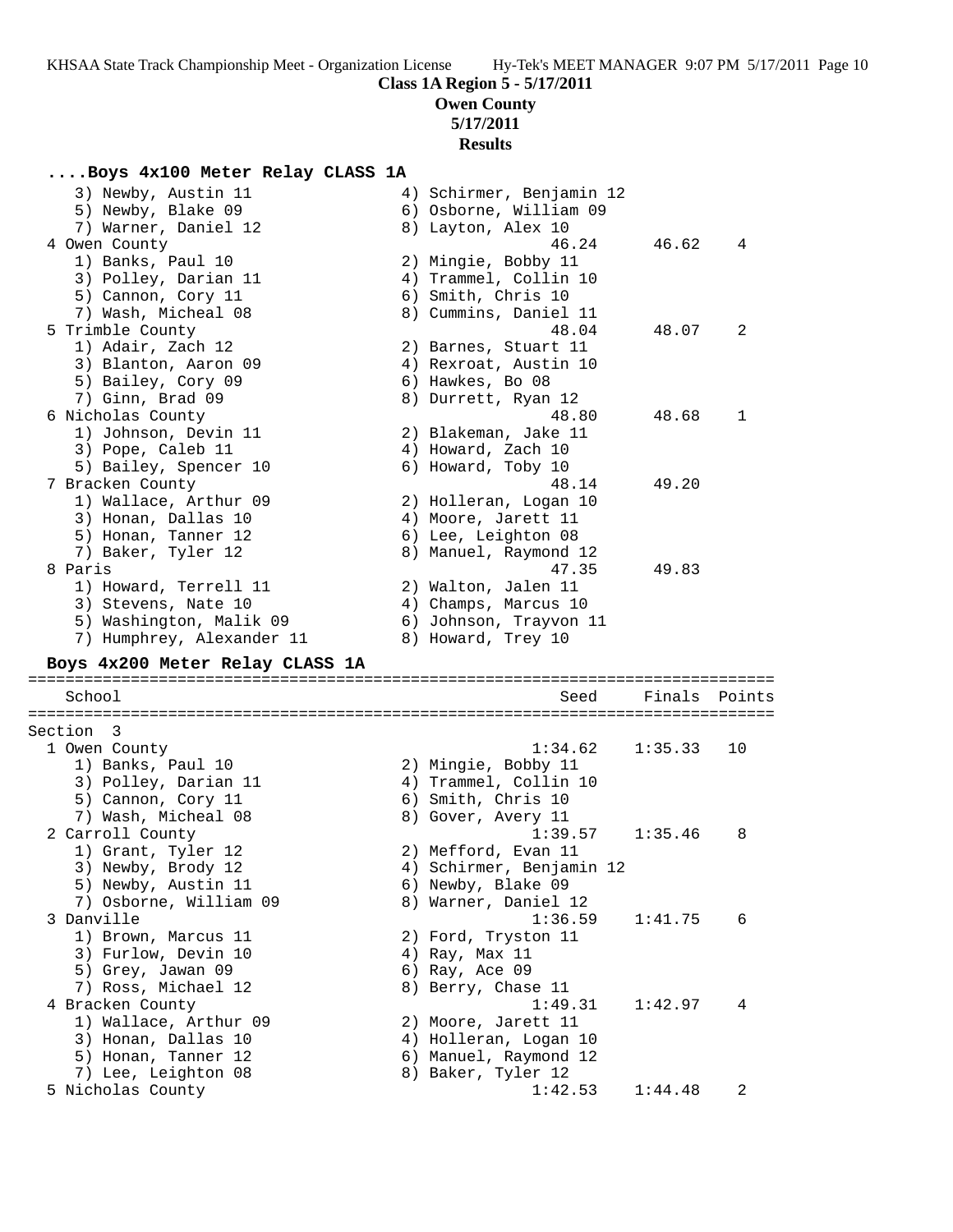**Class 1A Region 5 - 5/17/2011**

**Owen County**

## **5/17/2011**

**Results**

#### **....Boys 4x200 Meter Relay CLASS 1A**

| 1) Johnson, Devin 11    | 2) Blakeman, Jake 11      |                      |
|-------------------------|---------------------------|----------------------|
| 3) Howard, Toby 10      | 4) Howard, Zach 10        |                      |
| 5) Bailey, Spencer 10   | 6) Pope, Caleb 11         |                      |
| 6 Trimble County        | $1:38.97$ $1:47.07$ 1     |                      |
| 1) Adair, Zach 12       | 2) Barnes, Stuart 11      |                      |
| 3) Blanton, Aaron 09    | 4) Rexroat, Austin 10     |                      |
| 5) Bailey, Cory 09      | 6) Ginn, Brad 09          |                      |
| 7) Durrett, Ryan 12     | 8) Hawkes, Bo 08          |                      |
| -- Frankfort            | 1:35.41<br>DO             | outof zone, interfer |
| 1) Cardwell, Georan 12  | 2) Headley, Tony 11       |                      |
| 3) Jackson, Aaron 10    | 4) Leach, Kaleb 11        |                      |
| 5) Ouincy, Stevon 12    | 6) Winkfield, Tre 09      |                      |
| -- Paris                | 1:42.30<br>DO             | out of zone          |
| 1) Howard, Terrell 11   | 2) Humphrey, Alexander 11 |                      |
| 3) Washington, Malik 09 | 4) Champs, Marcus 10      |                      |
| 5) Stevens, Nate 10     | 6) Walton, Jalen 11       |                      |
| 7) Smith, Andy 08       | 8) Clark, James 07        |                      |
|                         |                           |                      |

#### **Boys 4x400 Meter Relay CLASS 1A**

================================================================================ School Seed Finals Points ================================================================================ Section 2 1 Lexington Christian 3:38.82 3:45.15 10 1) Hilton, Adam 11 2) Foster, Christian 10 3) Mitchell, Stephen 12 4) Synder, Chad 12 5) Penalva, Keegan 12 6) Elliot, Michael 11 2 Carroll County 3:50.04 3:48.54 8 1) Byrd, Taylor 09 2) Gray, Devin 11 3) Mefford, Evan 11 4) Schirmer, Benjamin 12 5) Osborne, William 09 6) Osborne, Brandon 09 7) Hedges, Michael 09 8) Delph, Adam 12 3 Owen County 3:48.88 3:49.69 6 1) Banks, Paul 10 2) Cannon, Cory 11 3) Gover, Avery 11 (4) Mingie, Bobby 11 5) Smith, Chris 10 6) Wash, Micheal 08 7) True, Tyler 10 8) Trammel, Collin 10 4 Trimble County 3:49.12 3:50.32 4 1) Apel, Christian 09 2) Ball, Conner 09 3) Blanton, Aaron 09 (4) Puckett, Kyle 11 5) Baird, Michael 12 6) Bailey, Cory 09 7) Hawkes, Bo 08 8) Adair, Zach 12 5 Danville 3:50.25 3:55.33 2 1) Berry, Chase 11 2) Grey, Jawan 09 3) Ray, Ace 09 120 120 121 121 122 123 124 125 126 127 128 129 120 121 12 5) Ross, Michael 12 (6) Ray, Max 11 7) Furlow, Devin 10 8) Alcorn, Detrick 09 6 Nicholas County 4:02.00 4:03.12 1 1) Bailey, Spencer 10 2) Blakeman, Jake 11 3) Howard, Toby 10 4) Howard, Zach 10 5) Johnson, Devin 11  $\qquad \qquad$  6) McLean, Daniel 07 7 Bracken County 4:01.10 4:07.23 1) Houston, Jacob 10 2) Holleran, Logan 10 3) Ware, Nick 09 30 4) Lee, Leighton 08